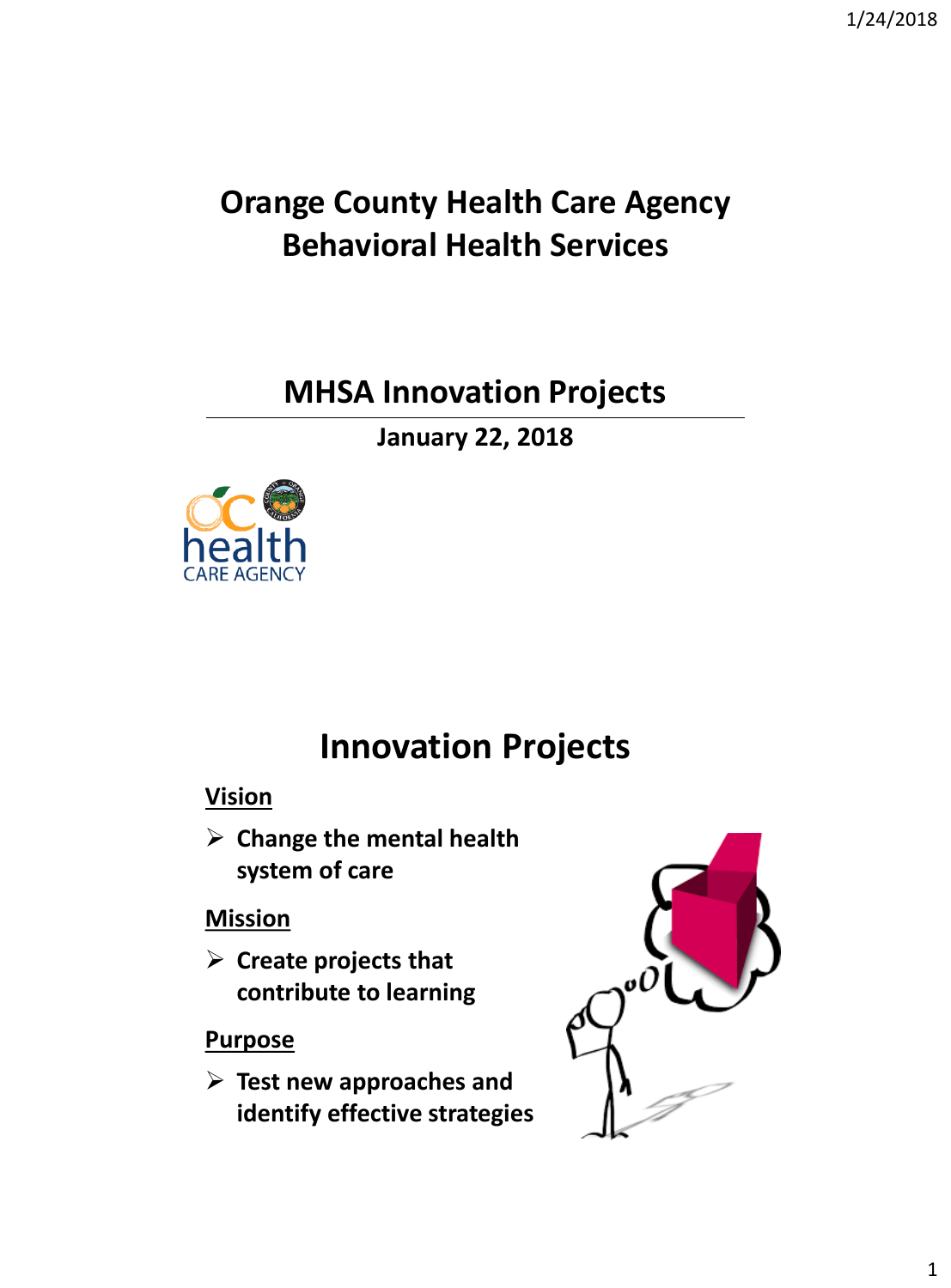

| National Institute<br>of Mental Health                |                                                      | <b>Transforming the understanding</b><br>and treatment of mental illnesses.                                                                                                                                                                                                           |                                     |                |                                  | Search the NIMH website                                       | Search                 |  |
|-------------------------------------------------------|------------------------------------------------------|---------------------------------------------------------------------------------------------------------------------------------------------------------------------------------------------------------------------------------------------------------------------------------------|-------------------------------------|----------------|----------------------------------|---------------------------------------------------------------|------------------------|--|
| Ħ                                                     | <b>HEALTH &amp; EDUCATION</b>                        | <b>OUTREACH</b>                                                                                                                                                                                                                                                                       | <b>RESEARCH PRIORITIES</b>          | <b>FUNDING</b> | <b>LABS AT NIMH</b>              | <b>NEWS &amp; EVENTS</b>                                      | <b>ABOUT US</b>        |  |
|                                                       | <b>Mental Health Information</b>                     | <b>Statistics</b>                                                                                                                                                                                                                                                                     | <b>Consumer Health Publications</b> |                | <b>Help for Mental Illnesses</b> |                                                               | <b>Clinical Trials</b> |  |
|                                                       | ome > Health & Education > Mental Health Information |                                                                                                                                                                                                                                                                                       |                                     |                |                                  |                                                               |                        |  |
|                                                       |                                                      |                                                                                                                                                                                                                                                                                       |                                     |                |                                  |                                                               |                        |  |
| Introduction                                          |                                                      | Technology and the Future of                                                                                                                                                                                                                                                          |                                     |                | Join A Study                     |                                                               |                        |  |
| The Pros and Cons of Mental Health<br>Apps            |                                                      | <b>Mental Health Treatment</b>                                                                                                                                                                                                                                                        |                                     |                |                                  | <b>Studies for Adults</b><br><b>Studies for Children</b><br>٠ |                        |  |
| <b>Current Trends in App Development</b>              |                                                      |                                                                                                                                                                                                                                                                                       |                                     |                |                                  |                                                               |                        |  |
| Research via Smartphone?                              |                                                      | Introduction                                                                                                                                                                                                                                                                          |                                     |                | <b>Science News</b>              |                                                               |                        |  |
| A New Partnership: Clinicians and<br><b>Engineers</b> |                                                      | Technology has opened a new frontier in mental health support and<br>data collection. Mobile devices like cell phones, smartphones, and<br>tablets are giving the public, doctors, and researchers new ways to<br>access help, monitor progress, and increase understanding of mental |                                     |                |                                  | <b>Memory Gene Goes Viral</b>                                 |                        |  |
| <b>Evaluating Apps</b>                                |                                                      |                                                                                                                                                                                                                                                                                       |                                     |                |                                  |                                                               |                        |  |
| What is NIMH's Role in Mental Health                  |                                                      | wellbeing.                                                                                                                                                                                                                                                                            |                                     |                |                                  | <b>IRP Researchers Develop</b><br>Suicide Dick Screening      |                        |  |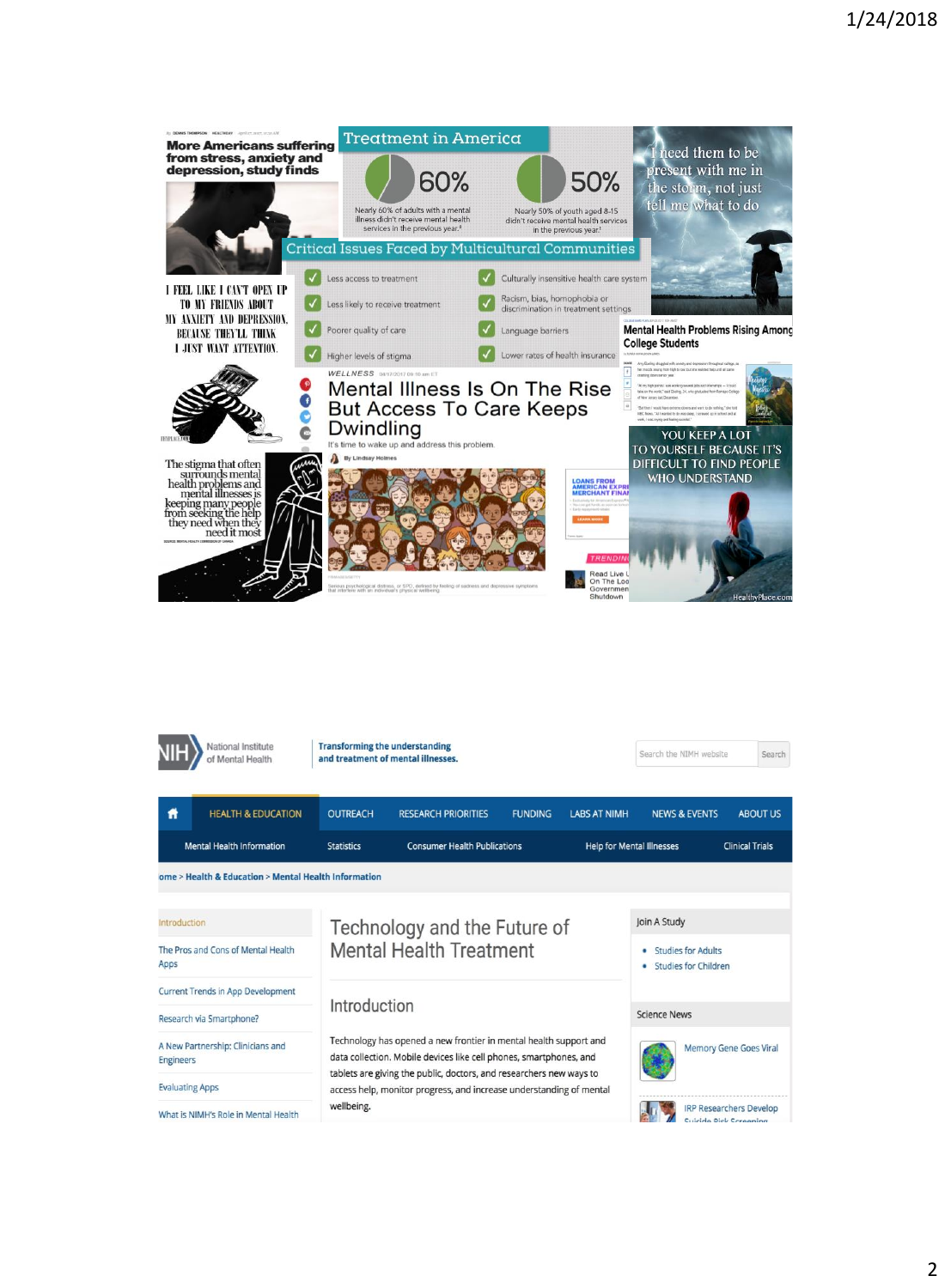## **Technology**

**Technology can:** 

- **Offer large scale impact**
- **Provide unlimited access**
- **Alleviate fear and stigma of accessing services**
- **Detect and prevent serious mental illness**
- **Create a bridge to mental health services**
- **Support individuals living with mental illness**

# **Mental Health Technology Solutions Project**

- **Suite of mental health focused applications**
- **Designed to increase access to services**
- **Los Angeles county is the lead on this project**
	- **Laying the foundation for counties that join later**
- **CalMHSA is the fiscal intermediary and contracting agent**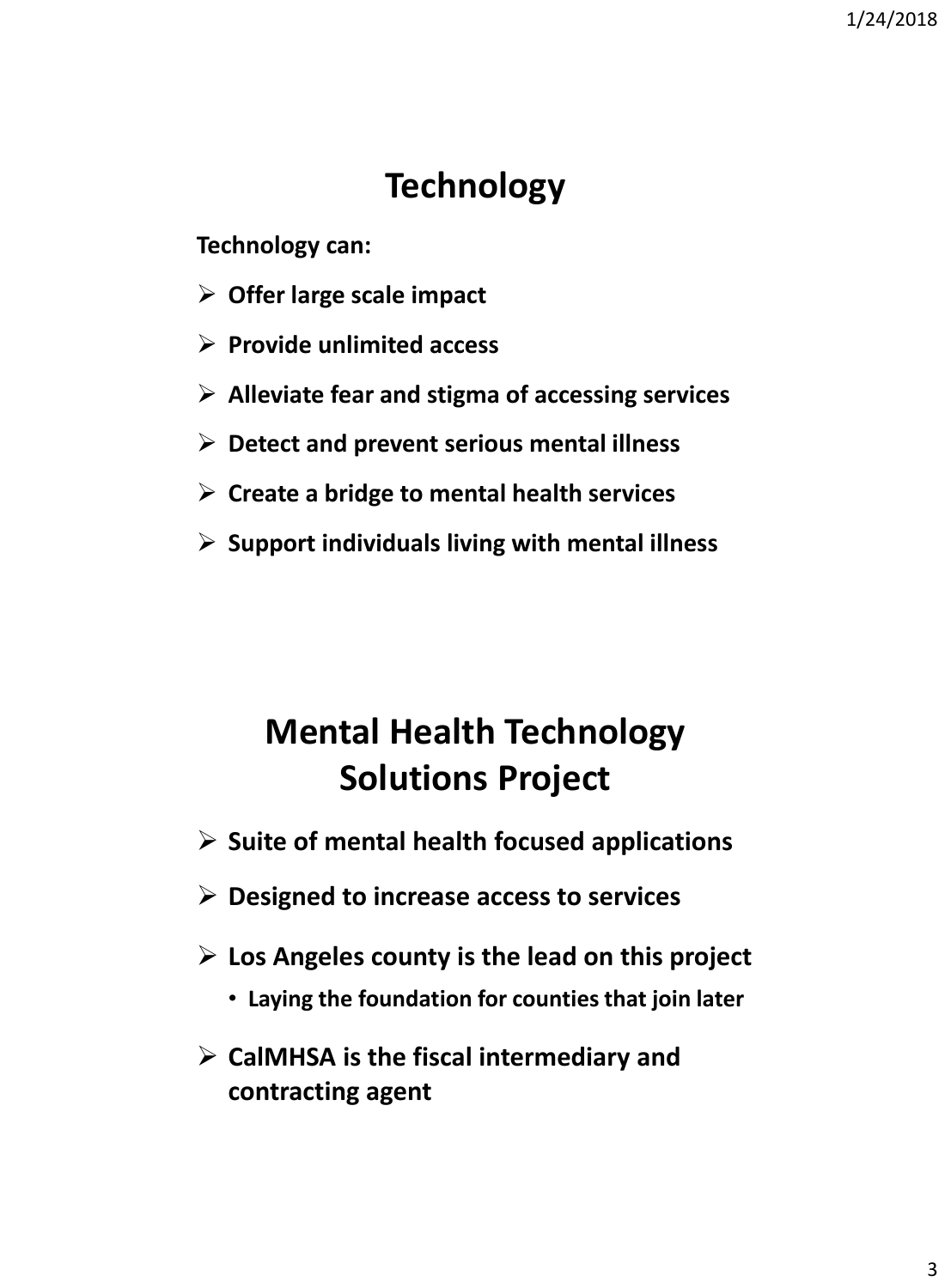# **Project Core Components**

**Tech Solutions | Marketing | Evaluation** 



• **24/7 Peer Chat** 

• **Therapy Avatar**

• **Customized Wellness Coach**



- **Promotion**
- **Engagement**



<sup>•</sup> **Analysis**

# **24/7 Peer Chat**

**What does this component do?** 

- **Offers chat with a trained peer mentor**
- **AI (Artificial Intelligence) assistance for peer mentor during chat**

**Why do we need it?** 

- **Large scale access**
- **Support any time during the day**

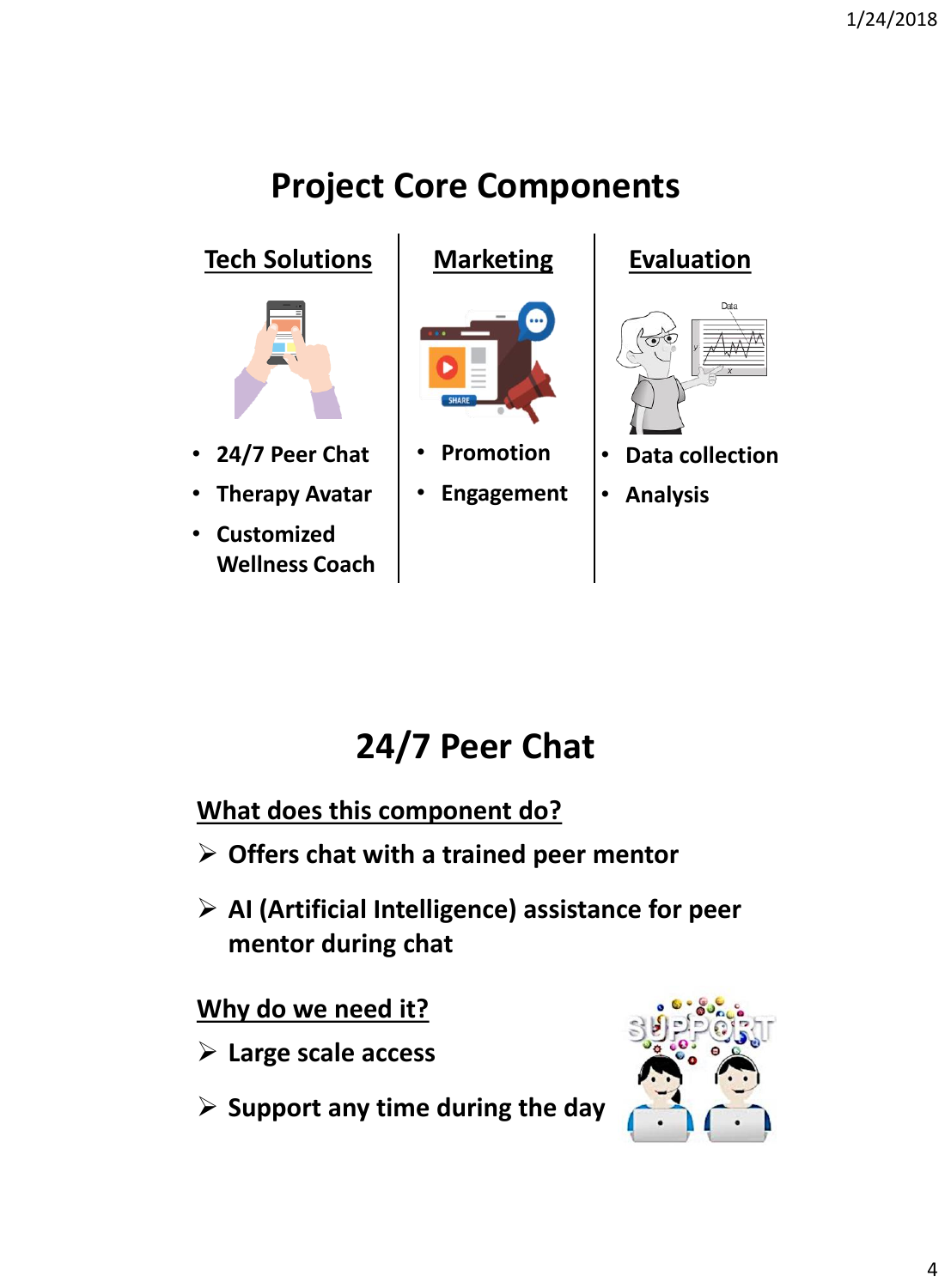## **Therapy Avatar**

**What does this component do?** 

- **Offers scripted mindfulness exercises and Cognitive Behavioral Therapy interventions**
- **Exercises are customized through AI and based on a person's responses**
- **Interactive process between the person and Avatar**

**Why do we need it?** 

 **Access point for individuals who prefer anonymity** 



# **Customized Wellness Coach**

**What does this component do?** 

- **Automatically tailors wellness strategies to a person's needs**
- **Connects a person to the other components of the suite**

**Why do we need it?** 

- **Detection of early warning signs**
- **Prevention of mental illness**

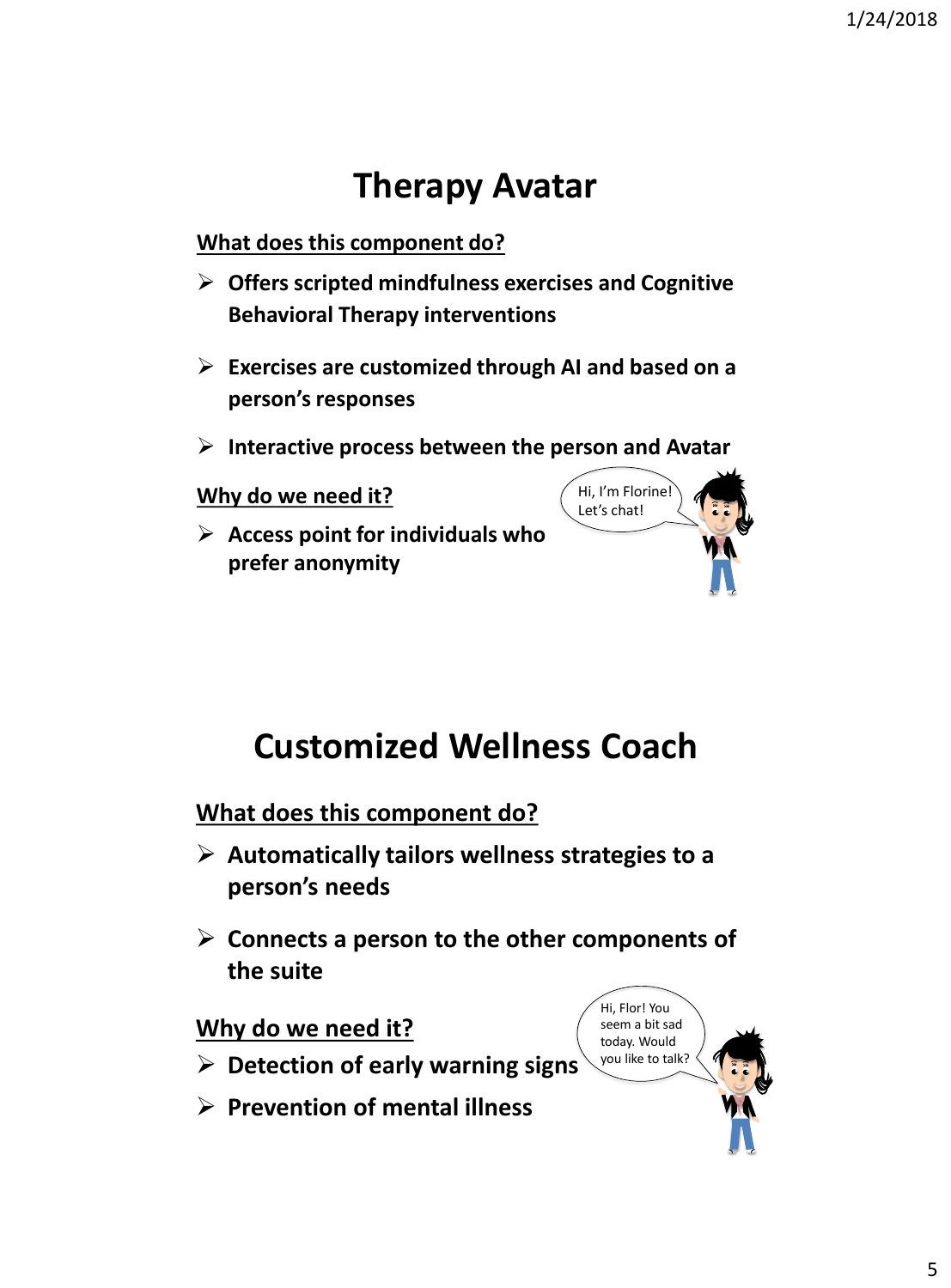## **Marketing**

#### **What does this component do?**

 **Promotion of the Technology Solutions suite of apps**

#### **How will people know about this project?**

- **Plans to market within:**
	- **School systems**
	- **Social media**
	- **Mental health organizations**
	- **Public locations**



## **Evaluation**

#### **What does this component do?**

**Qualitative and quantitative data analysis**

#### **Why do we need it?**

#### **Evaluation will identify what we learned**

- **How effective are the components in OC?**
- **Who does it work for?**
- **When does it work best?**
- **What will this tell us about current services?**

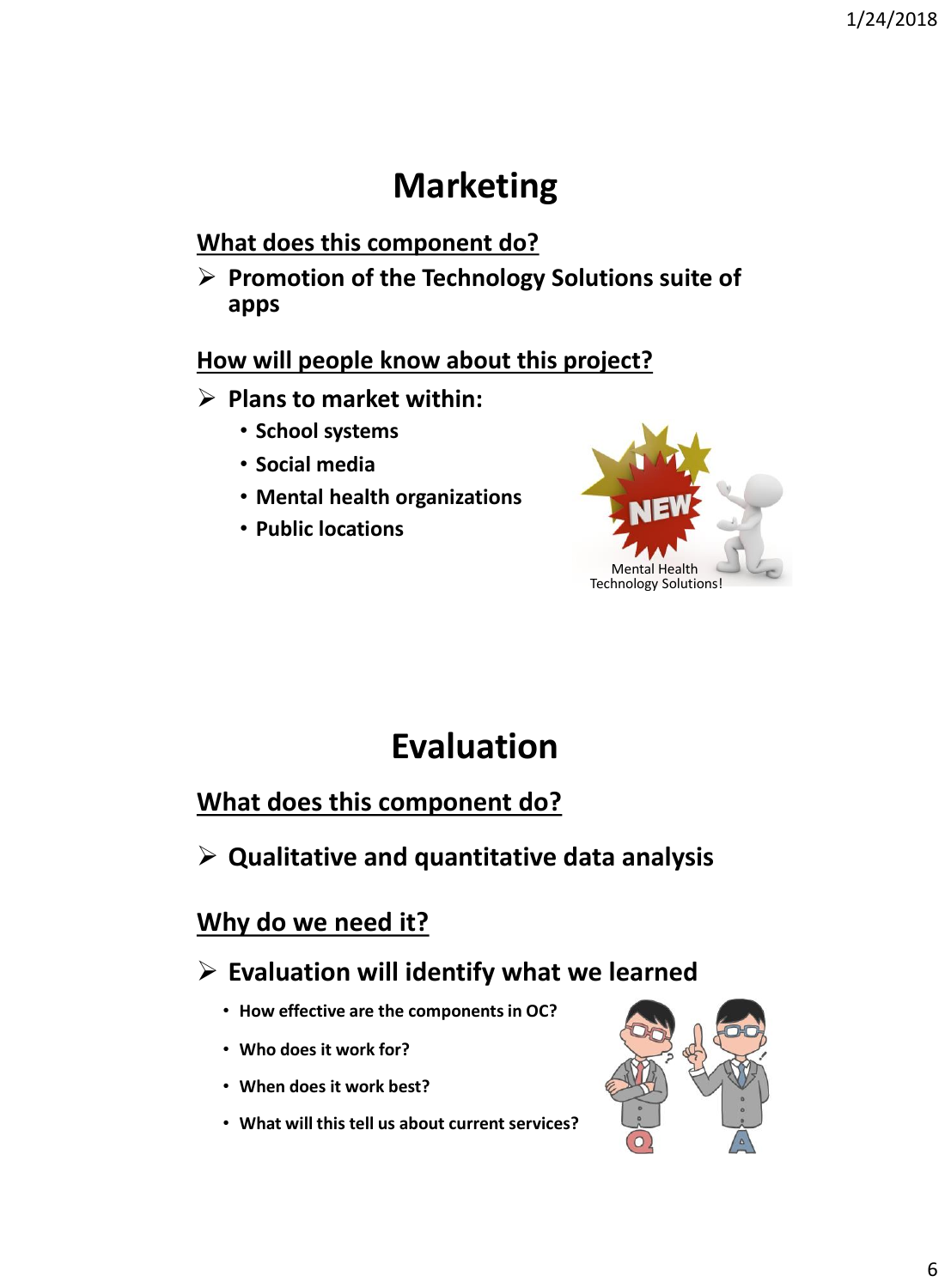# **Proposed Budget**

**\$6 Million Annual: Tech Solutions Marketing <b>Evaluation \$3 Million \$1 Million \$1 Million Total 4-Year: \$24 Million**

**Administrative: \$1 Million**

## **Technology Solutions Additional Orange County Component**

- **Orange County proposes to add an additional multi-component app to the suite**
- **This new app is still under development**
- **Innovation Subcommittee meetings will be held to continue developing this app**
- **Meetings are open to all stakeholders**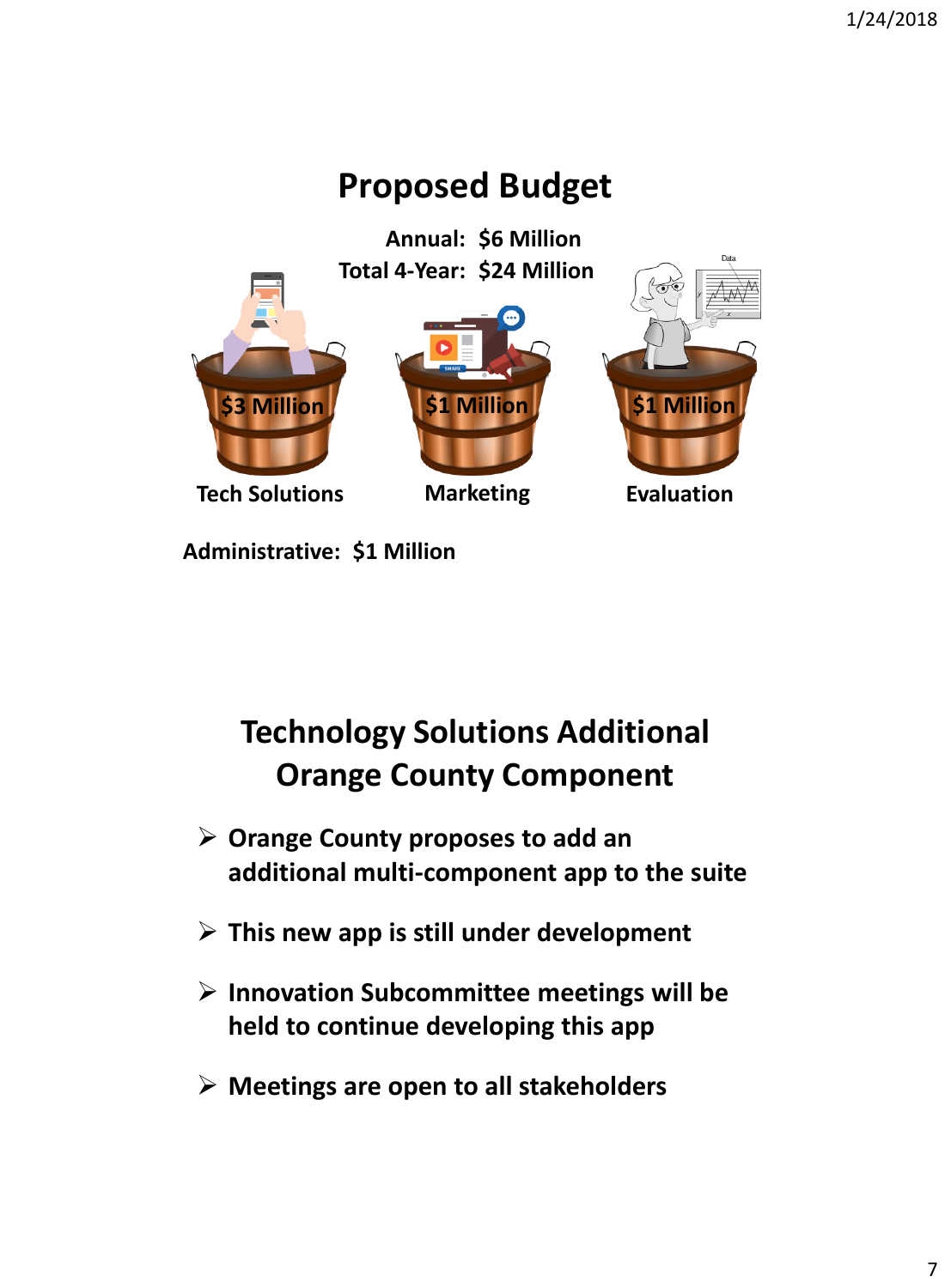### **Next Steps**

- **HCA will seek approval from the Board of Supervisors to join the Technology Solutions project**
- **Upon Board approval, HCA will seek approval from the Mental Health Services Oversight and Accountability Commission**
- **Innovation staff will continue subcommittee meetings to develop an additional app**



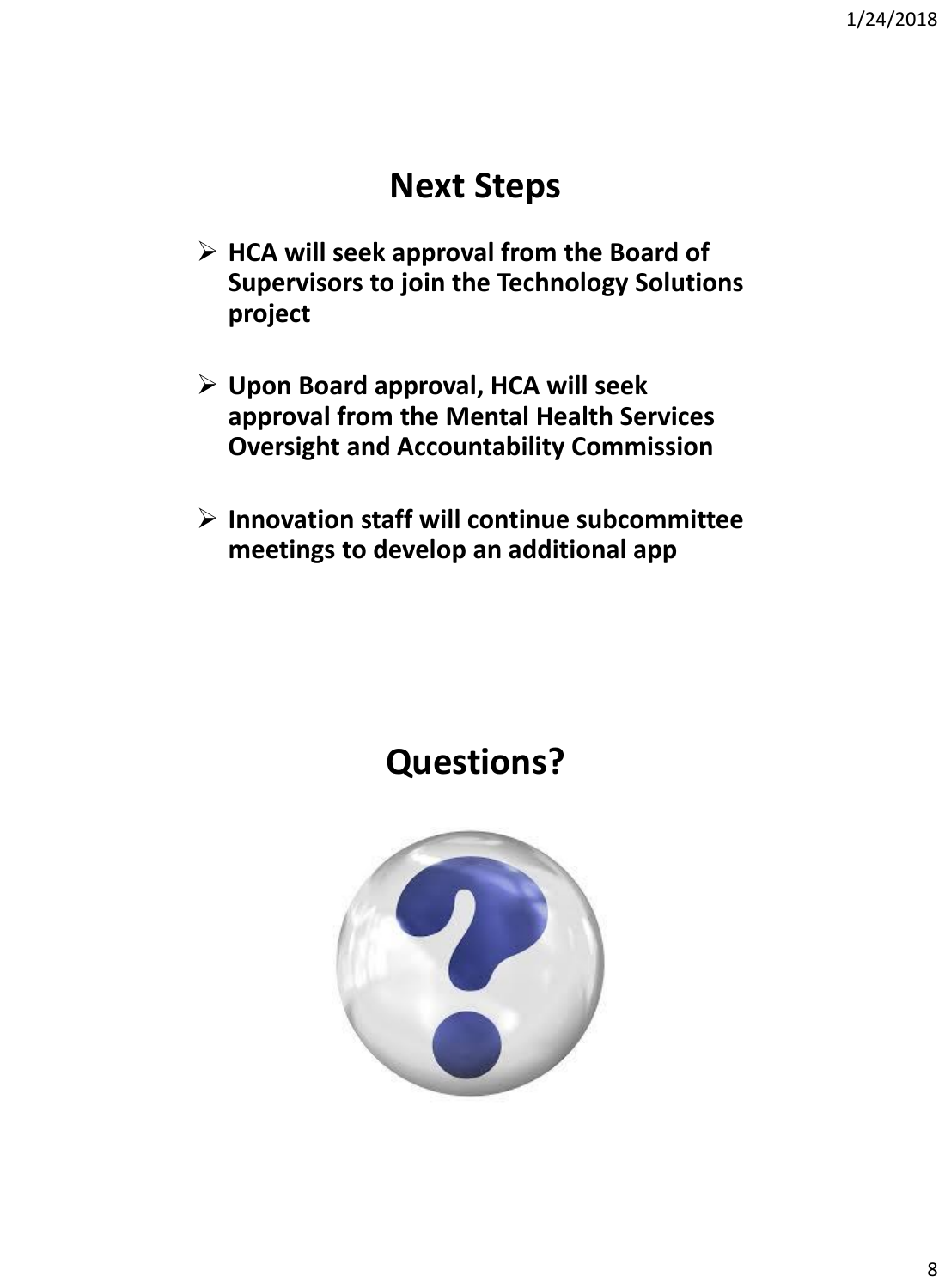### **Reversion Update**

- **Per an official notice from DHCS, Orange County has \$9,778,937 in reverted INN funds (from dollars received between FYs 2005-06 and 2013-14.**
- **HCA has 30-60 days to appeal the amount.**
- **This amount is subject to change depending on whether HCA appeals and/or any dollars from FY 2014-15 are deemed reverted.**

### **Action Items**

- **Approve HCA to develop a plan to use reverted INN dollars on existing and/or new projects (if approved) in the manner that maximally protects reverted and existing funds**
- **A plan to use AB 114 reverted funds will depend on (1) whether the Board / MHSOAC approve OC to join Tech Solutions, and at what budget and (2) whether and when the Board / MHSOAC approve OC to implement the OC multi-component app, and at what budget**
- **HCA will return to the Steering Committee with updates on Plan specifics as they are developed**